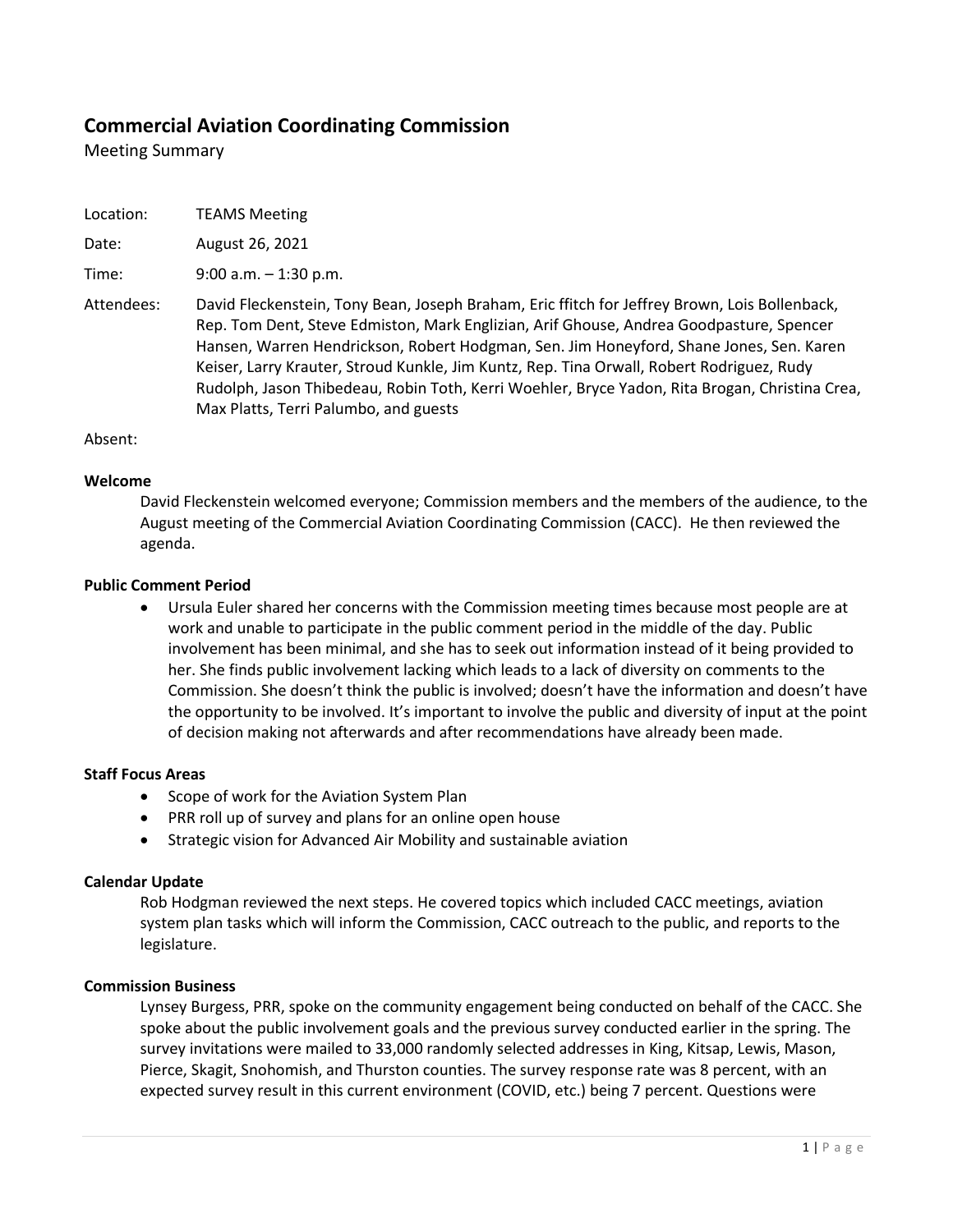generally asked in four categories: first was an understanding of aviation capacity and demand (with no context), then importance of CACC principles and presented statements that described the benefits and consequences of meeting or not meeting demand, then the survey asked again about participant's understanding of aviation capacity and demand to gauge how much that understanding changed after some education about the issue, and finally demographic information. The big takeaway from this survey is that most people want to meet demand, but they want to minimize environmental impacts. Lynsey reviewed some of the underlying survey information with the members. A general conclusion is that people want to fly in a way that is predictable and affordable and relatively easy. They care about the environmental impacts of aviation. We see interest in expanding capacity at existing airports. People are expressing interest in existing airports and also in having options that are dispersed in areas that are not just SeaTac. Also, people are unaware of the capacity issue especially those people that travel less.

Lynsey then spoke about the online open house. This is a website which will be live for a set period of time with information about the project and a way for viewers to provide input. This is different than a webinar style meeting at a specific time or a static website with questions and comment forms. This online open house will be hosted through WSDOT's engaged platform and is set to launch on September 13 and remain live through September 26. It will be available in English and Spanish. (Note: due to a request to allow more time for non-English speaking members of the public to communicate, the online open house will remain open longer than anticipated.) The online open house goals and objectives are to clearly articulate project need and purpose, status, and next steps; build trust in WSDOT and the CACC through open, transparent communication; and provide opportunities for public input. Promotion of the online open house is through project partner toolkits, community-based organization partnerships and toolkit, social media, news media coverage, boosted social media, and paid advertising. This information will be analyzed once complete and brought back to the Commission.

Kris Johnson with Public Health Seattle and King County (PHSKC), shared the report on community health and airport operations – related noise and air pollution, and Elena Austin with the University of Washington, Seattle shared information from the MOV-UP study.

The general recommendations from these studies are, 1) address the health disparities of airport communities, 2) mitigate the health impacts of airport operations, 3) continue development and implementation of strategies to mitigate airport-related air and noise pollution, 4) implement new technologies to improve measurement of exposures indoors and outdoors, 5) expand the systematic monitoring of pollutants (both outdoor and indoor exposures) in residences, schools, childcare settings, and long-term care facilities, and 6) support research to address gaps in knowledge.

Steve Edmiston, as a citizen representative member of the Commission shared a citizen perspective on the community health and airport operations – related noise and air pollution report in relationship with the CACC legislative directives. After sharing this information, he recommended three CACC actions.

- Amend CACC guiding principles to expressly add "public health" to "environmental responsibility" and "social equity" principles;
- Add the Public Health Seattle and King County community health and airport operations related to noise and air pollution report to the studies informing CACC analysis; and
- Consider independent experts regarding actual public health mitigation costs added to airport site chosen if we add 100,000s of new flights in higher density communities. Authority: SB 5370 Section 2(9).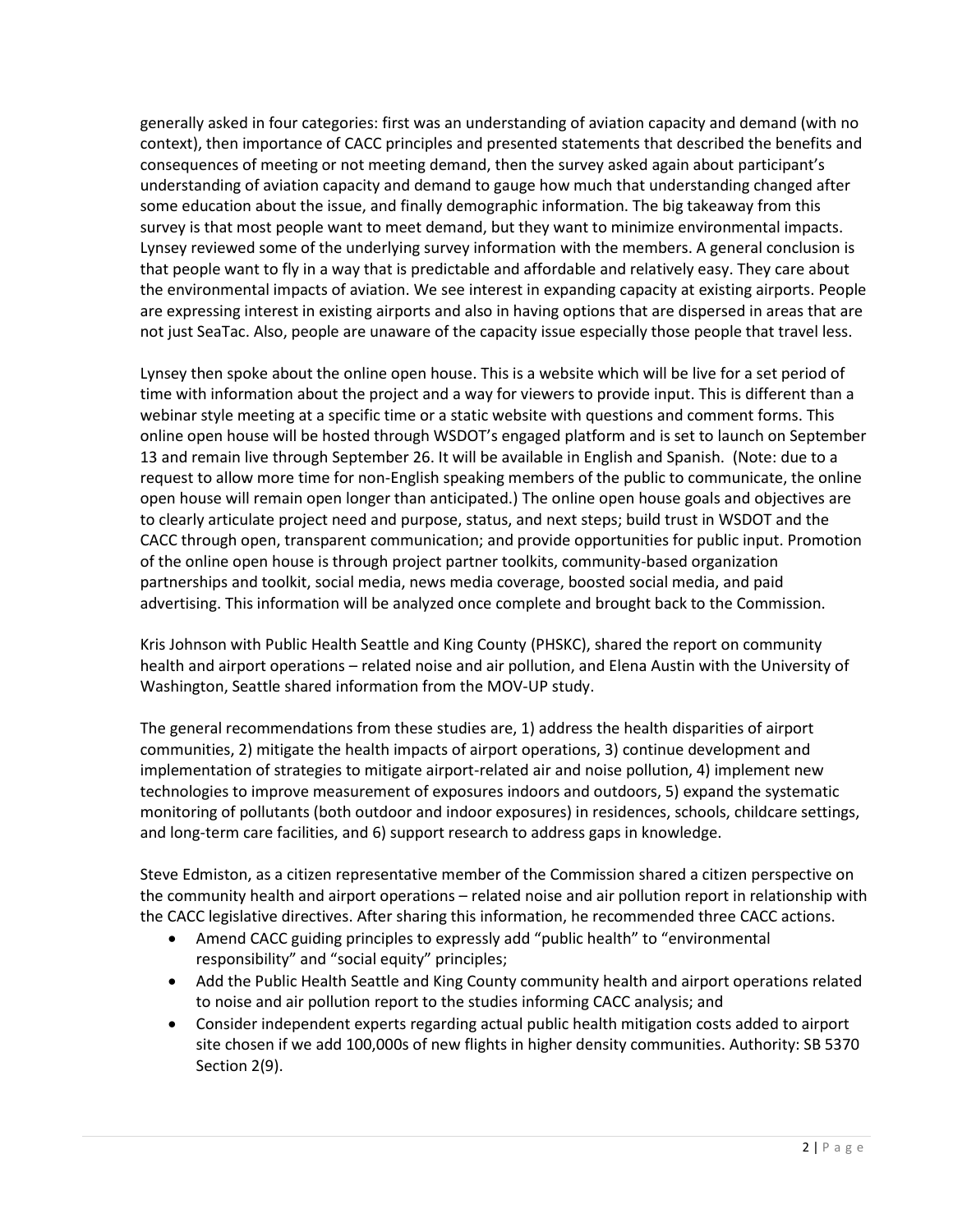Steve commented that he didn't know if he had the power to do so but if so, he would offer a motion to adopt all three recommendations.

### **Discussion**

Eric first offered Jeffrey Brown's apologies for not being at this meeting. Given some of the subject matter being presented Eric asked Leslie Stanton, Sr. Manager, Environmental Programs, Aviation at the Port of Seattle to join the meeting. Eric then commented that regarding this study and the Port of Seattle's role in various studies, they are glad to work alongside those in the CACC on advocacy about airport challenges in the legislature. Eric spoke on some of the studies funded by the Port and that they want to be in these conversations, partner, and help the region understand airport impacts like Steve discussed.

Leslie Stanton appreciated Kris', the county's and UW's work on this. She also appreciated Kris' presentation and the focus being clear about what the study concludes and doesn't conclude about causal relationships. She echoed Eric's statements that they strongly support good science and funded a number of studies and will continue to do so especially around ultra-fine particles. She also echoed strong support for the Commission's work on equity. She thinks a formal exposure assessment would be helpful and help get a good understanding of what the ambient concentrations are. She knows funding is a problem but there is readily available data online from the U.S. EPA's National Ambient Air Toxics Assessment as well as modeling and monitoring data throughout the region that can be looked at to get an estimate of what people are actually being exposed to and then compare that to the toxicity information around causality that Kris was referring to. The last thing they would recommend, knowing Kris touched on parts of the study that was peer reviewed, they would really encourage a formal peer review process that includes the Puget Sound Clean Air Agency and also the U.S. EPA. Both of those organizations are experts in air quality and toxicology, risk assessment and exposure from environmental impacts.

Kris agrees a formal assessment will give us more information and address some of the issues. While some of the data are free, the analysis would be a heavy lift. They stuck to the work that was defined in the proviso and invested more resources than was allocated to do that work. While the data are free and available through the EPA, we don't know the limitations of the data and the analyses we would need to do to control and understand for that was beyond the scope of the task we were given particularly within the timeframe.

Representative Orwall thanked Steve for his leadership and taking his role very seriously and thoughtfully. As a public official, seeing those health outcomes are shocking and it speaks to her heart that we have to see what can be done to impact that. Also, further expansion at SeaTac may only exacerbate what we are already seeing. She agrees more research needs to be done and is excited about the partnership. The last thing is the need for a green site, one that is not in an area that is as heavily populated. Hopefully that is something we can reflect on as a group as we hear about options.

Warren Hendrickson thanked all of the speakers then moved to add "public health" to "environmental responsibility" to the guiding principles and include the PHSKC report to the studies.

Larry Krauter asked to go back to the previous motion because he thought there were two motions. The previous one made by Steve Edmiston and now a second motion. He asked if we had voted on the first motion. David responded that we had not. Larry moved to table Steve's motion. He also asked to table Warren Hendrickson's motion. His concerns are that we are going to go through a very thorough and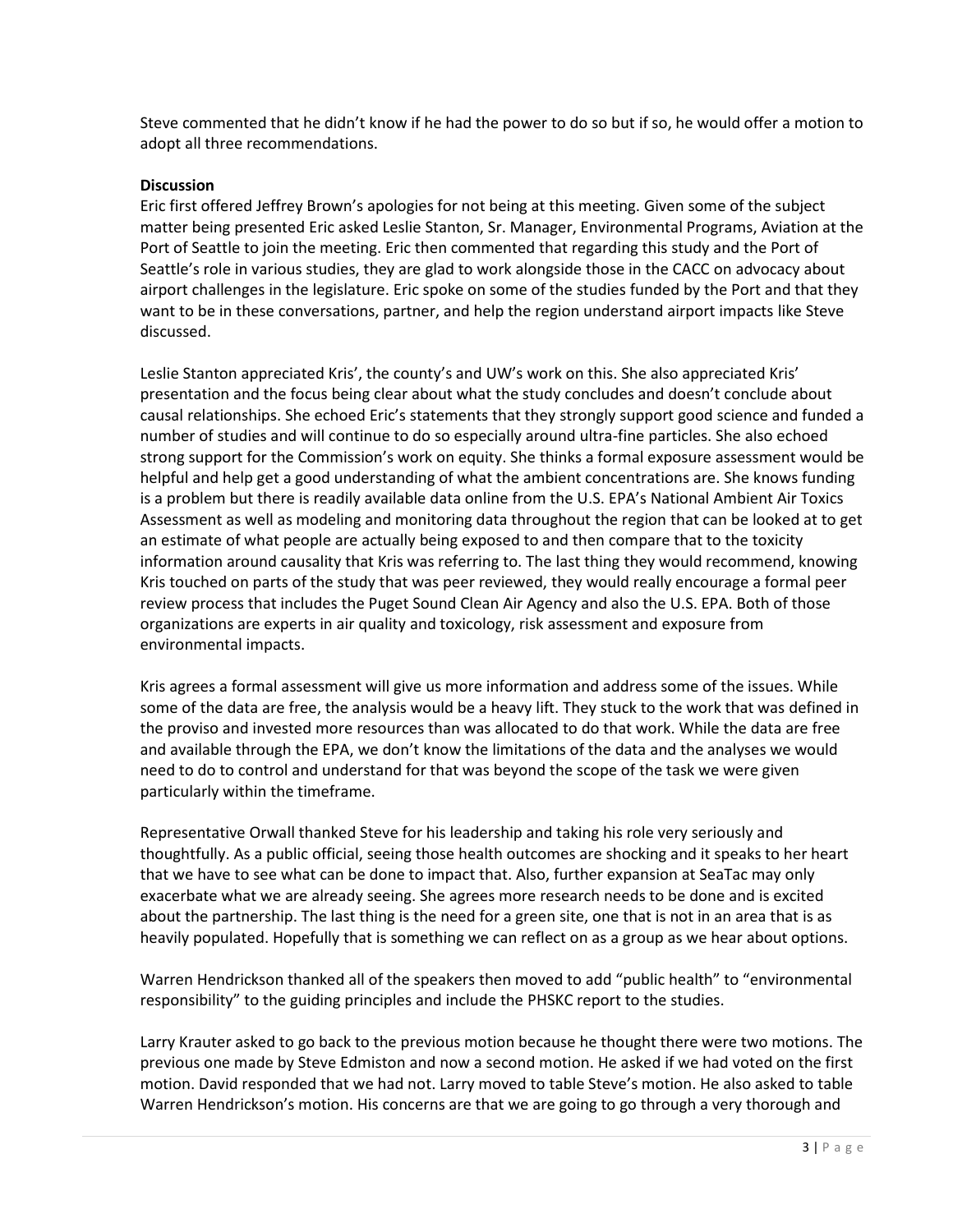prescribed EIS process that is defined in federal regulation. He is concerned about modifying definitions around any of these items until we have an opportunity to assess the suitability of doing that against the requirements of what the EIS regulations prescribe. We have to make sure that if we expect to receive federal funding for the development of new facilities, we will have to follow the federal process. If we start defining processes outside of the federal process, he would be concerned that we would run into challenges and problems around that. He's not saying these things are inappropriate in any way, but suggests we look at this in the context of following the EIS definitions to make sure we stay on track with how we're supposed to properly carry out our requirements under federal law.

David agreed, that is a good point. His recommendation, because we don't have all of the members here, some have dropped off to attend other meetings, the WSDOT staff could go back and consult with the Federal Aviation Administration and then get this recommended action out to all the Commission members so that all voting and non-voting members have a chance to weigh in on it. We will put inside of that, the information we received back from the FAA. He's not opposed to what is being stated as well, but also agrees with what Larry said.

Bryce wants to make sure that when we are done we clarify what is going to happen.

Warren's impression was that Steve offered the recommendations (on the slide) to the body of the Commission. He did not take the presentation as actually making the motion. Warren's impression was that his motion was the only motion on the floor, but we can clarify that. He also agrees with Larry's comments that there is an entire federal component to this in terms of the EIS but that will come in terms of the actual implementation of a site and moving forward with that under very strict guidance and regulations. There will be certain principles and requirements which will have to be met through that. He is not sure that the EIS part has an immediate impact in terms of the CACC role. We have to be mindful of it, but it doesn't actually enter into the Commission's recommendation, as he reads it. He sees the EIS piece will occur after the recommendation is done and we then move from the CACC's recommendation to legislative action, federal action and actual implementation of whatever the CACC recommends. Therefore, he doesn't see the harm in adding a public health component based upon the information here. Also, in terms of community and public awareness he thinks it elevates the awareness of the Commission that this is an important component and speaks to that in a favorable way.

Senator Keiser stated she didn't believe we had a second on any of the motions, so they are not actionable in a parliamentary procedure kind of way. Also, the EIS, federal component has nothing to do with the guiding principles of the CACC. Our guiding principles are set by this Commission and not set by federal parameters. She would agree that adding public health to our guiding principles would be of value to our state and a benefit to the public benefit part of the mission we have. We do not have to take that action today; a full discussion is in order with all members. She is fine with sending this out to all members but does not want to defer to the FAA.

Steve appreciated the robust discussion on something like this. It is so important to our communities and our process. He wants to gently but firmly push back on the motion of tabling something that might be as simple as recognizing the work performed by Public Health Seattle, King County, for Washington State. It should be something that is in our quiver of resources we will take into account. He apologized, he had meant to make a motion and thinks if we asked for a second and paused, we would get one. The first two bullets are really appropriate and the reason he doesn't want to wait is the public is watching. We only meet once every quarter and, in this quarter, in this meeting, we have already defined dozens and potentially hundreds of things that will happen in the next three months. By the time we do our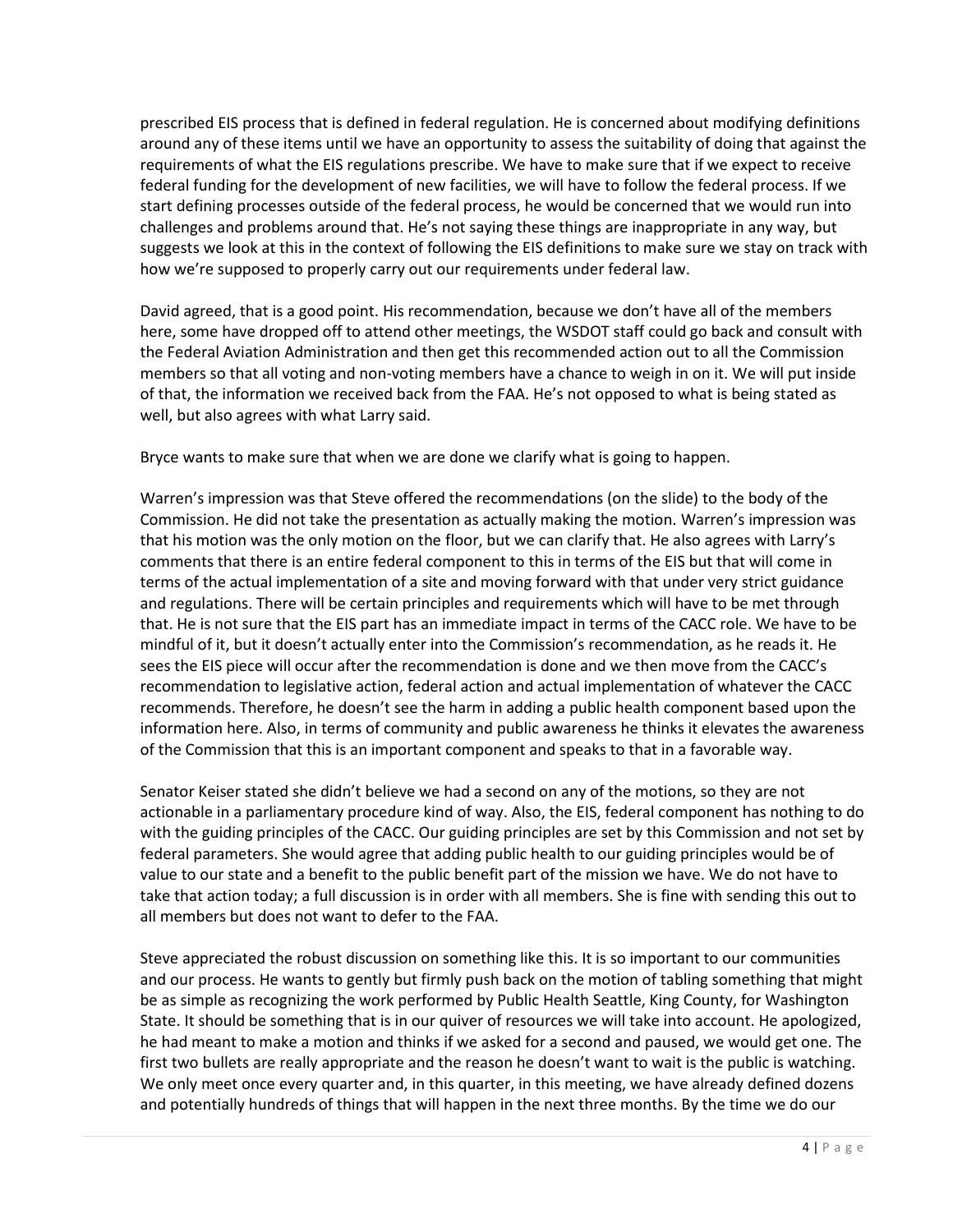public outreach and system planning the horse is out of the barn. Deciding three months from now that it turns out public health was critical in that process could be too late. He asked, on the record, to see if there is a second to this motion and if there is, we can have a discussion and resolve it or table it.

David asked if there is a second and asked Steve to clarify what his motion is, and if it doesn't take into consideration input from Warren.

Steve would accept as an amendment to the motion the specific insertion of public health in the section of our guiding principles suggested by the Senator.

Bryce Yadon seconded but had questions regarding the order of motions. David clarified the motion in front of us now is to take Steve's recommendation and amend under environmental responsibility to add "and public health" and to adopt the studies into the CACC's analysis. Bryce again stated he seconds that.

Warren withdrew his motion for consideration because Steve's motion is the applicable one and meets the intent and objective he was trying to do.

Larry then asked his motion to table be acted on since there was no second to the previous motions prior to his. He believes his motion to table is something that has to be voted on before the other motions. There is no second required for a motion to table. He suggested that we need to vote on the motion to table Mr. Edmiston's motion and since Mr. Hendrickson withdrew his motion, it leaves only one motion to be voted on to table.

There was more conversation. Mark Englizian called for a vote on the table motion. Because voting was done online a roll call vote was taken.  $12 - yes$ ,  $10 - no$ ,  $1 - a$  batain to table the motion.

| Tony Bean - yes                     | Arif Ghouse - yes         | Representative Tina Orwall - no |
|-------------------------------------|---------------------------|---------------------------------|
| Joseph Braham - yes                 | Warren Hendrickson - no   | Robert Rodriguez - no           |
| Lois Bollenback - yes               | Robert Hodgman - abstain  | Rudy Rudolph - yes              |
| Eric ffitch for Jeffrey Brown - yes | Shane Jones $-$ yes       | Jason Thibedeau - yes           |
| Representative Tom Dent - yes       | Senator Karen Keiser - no | Robin Toth - no                 |
| Steve Edmiston - no                 | Larry Krauter - yes       | Kerri Woehler - no              |
| Mark Englizian - no                 | Stroud Kunkle - yes       | Bryce Yadon - no                |
| David Fleckenstein - no             | Jim Kuntz - yes           |                                 |

David stated he would carry on with what he had recommended. The WSDOT staff will put all this together and get it back out to the members. He hopes to achieve some resolution prior to coming to the next meeting. He agrees that this doesn't need to move to the next meeting, but he does want everyone to make an informed decision on this. (Clarification after this meeting: once tabled, the discussion cannot be brought back up until a new vote to remove it from being tabled.)

## **Video / Lunch**

The *Great Electric Aircraft Race* video produced on NOVA as part of PBS was shared during the first part of the break for lunch.

#### **AAM Strategic Vision and Sustainable Aviation Introduction**

David Fleckenstein shared a synopsis of the Advanced Air Mobility (AAM) and sustainable aviation strategy document WSDOT staff put together. This is primarily informational to inform Commissioners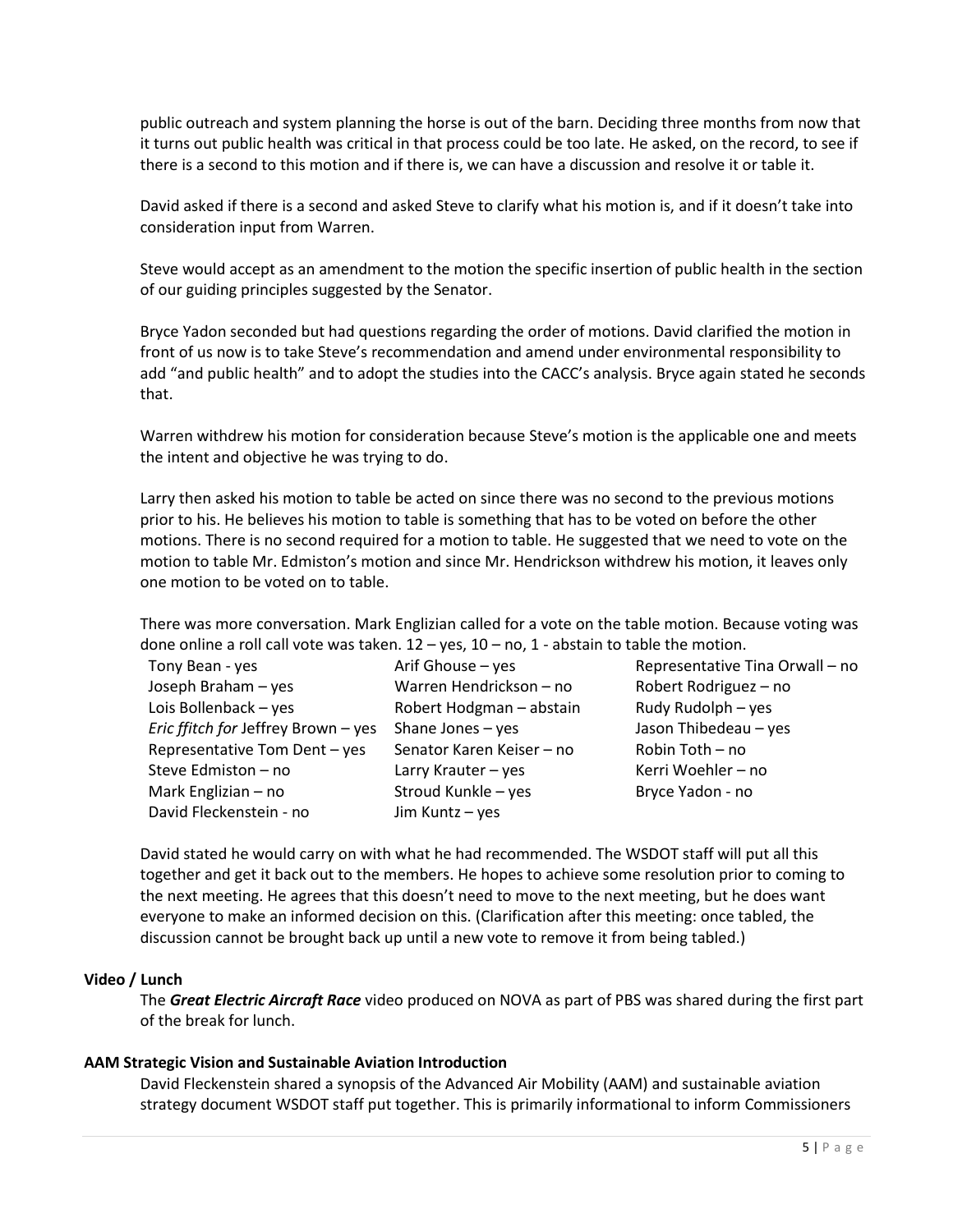on other work WSDOT is conducting that has ties to the CACC work especially when it comes to addressing environmental responsibility.

### **CACC/Aviation System Plan Nexus**

Rob Hodgman shared that WSDOT Aviation will be receiving an in-depth, technical analysis as part of the upcoming Aviation System Plan. His presentation explained the connection between CACC and the System Plan regarding aviation capacity. The System Plan is a technical analysis that will provide data and programmatic options derived from the data to the CACC. The System Plan project team will inform but not make any decisions for, or on behalf of the CACC. The CACC will discuss the analyses and options developed through the system plan and make decisions on recommendations to the legislature regarding those options. Information will continue to be shared with the CACC, and through the CACC to the public.

Staff key observations are: surveys indicate the public wants to responsibly increase capacity but is less tolerant of negative environmental and health impacts and increasingly supports social equity; technological advances show promise for reducing the environmental impacts of aviation; and the pandemic is changing the way people work and live, in ways yet to be determined. As a result, we have come to realize the Commission can benefit from revisiting our approach. Other observations include, we understand the interaction between capacity needs and various types of activities and that we probably can't solve the problem with one single site. We also recognize that although we agreed that we were going to pursue either a large new airport or expand existing airports, or perhaps both, Rob thinks the Commission reached a consensus on pursuing both. Current analysis indicates that this is going to be a very complex problem using that framework to solve. Of course, the adverse environmental and health impacts from aviation are a lot more harmful than we originally understood when we started this work. In addition, current aviation technology is highly dependent on fossil fuels. What he means by that is, as aircraft from the Boeing manufacturing facility roll off the assembly line, those airplanes are likely to be in the fleet for 20 to 30 years. Although we anticipate some improvements in engines to be able to burn sustainable aviation fuels, and certainly that is something we want to move towards, we recognize that there is likely to be some combustion engines in the inventory for quite some time. Finally, emerging aviation technology has tremendous potential to not only reduce harmful environmental impacts, and to reduce travel costs, but also to make travel and air transportation for shippers more accessible. So, we believe there is a real opportunity here for the Commission to take advantage of this and work this into the solutions. How do these observations factor into the next phase? We have a proposed refinement of the approach.

#### **Discussion**

Rita Brogan asked members if they had any questions on the information Rob presented. There was some discussion.

Larry asked what is the basis for the statement about harmful environmental impacts in the context of this discussion. Why did we pick the word "harmful"?

Rob replied that not only from the presentations this morning but about a year ago, when Professor Larson from the University of Washington presented the first round of the MOV-UP we recognized the implications there. We went into a little more detail in that presentation about understanding that as airplanes arrive that is really where the concerns are. Although things have not been completely proven as some aspects as you heard from the experts, we recognize that there is enough evidence we need to consider commercial aviation as having harmful impacts.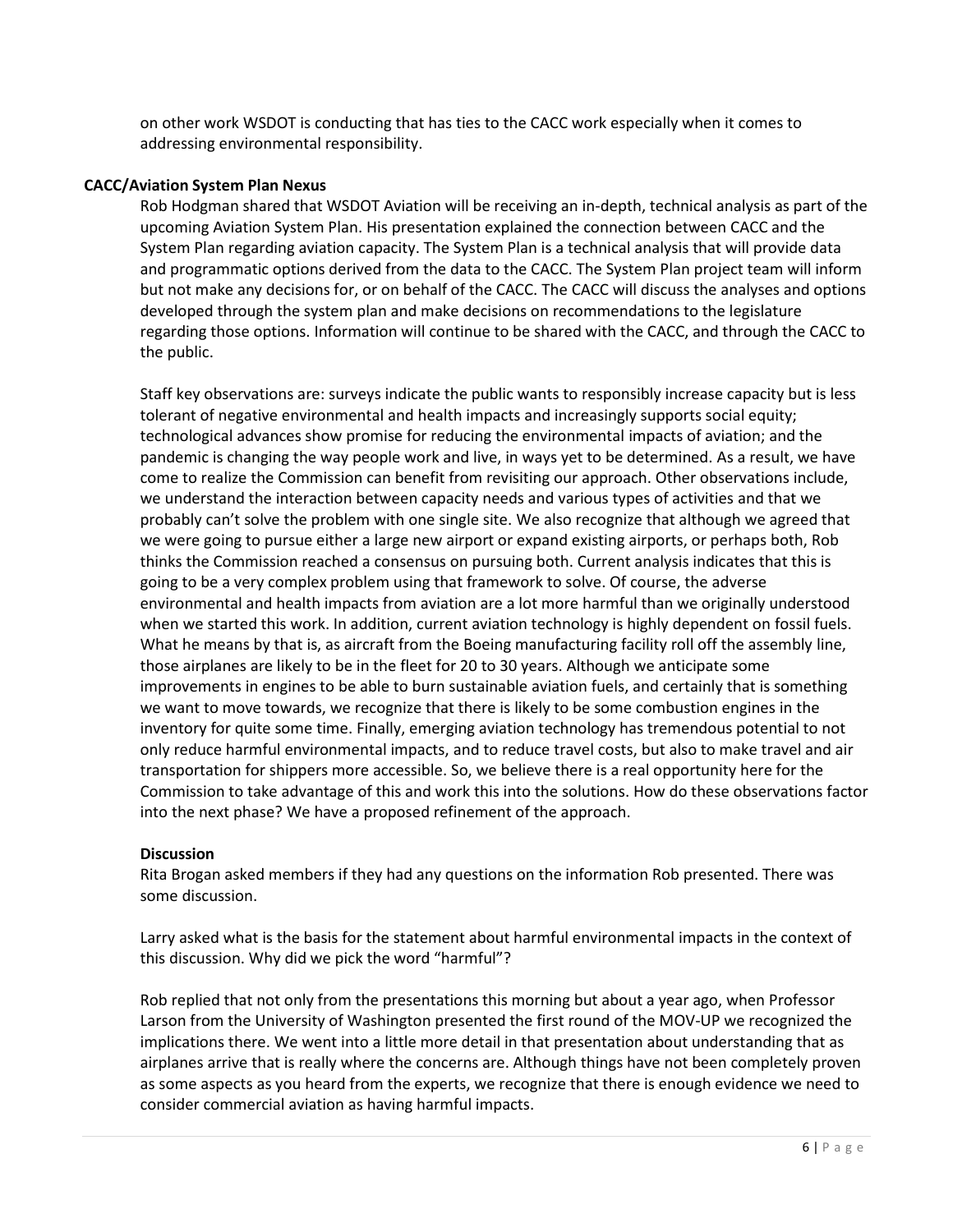Larry would like to see the sites for what Rob is using there. He thinks the issue in terms of what we are trying to accomplish with regards to solving the problem we have been charged with, is how to address airport capacity needs in the region. He wants to make sure we are focused on what our obligations are to mitigate identified environmental impacts associated with any given scenario that we may recommend. He is concerned about statements like this with regard to managing expectations about what we are supposed to do. So we want to choose our words carefully around the traditional procedures that have to be followed when we are siting aviation facilities. This does not, in his view, speak to that.

Rob referred back to the presentation from the FAA many months ago regarding the environmental analysis that is required as part of the FAA process. One of the reasons we asked the FAA to present is we wanted to clarify what the CACC's role is and is not. We understand the importance of the federal process and we are certainly not trying to get in the way of that. We also recognize that we are doing some preliminary analysis to try to understand various different sites and what the potential impacts across the spectrum of environmental impacts could be. As previously mentioned, relating to a green field site, we understand less populated areas are more desirable. He thinks the Commission understands that trying to find a location like that in Western Washington is a real challenge. Hopefully Larry's question is answered that we are not trying to supersede the federal process.

Larry thinks the way we might want to frame that discussion is a little differently, which is that emerging aviation technology will actually make it easier to expand the current system or to develop new facilities because of their cleaner nature. If we are looking at it that way, that is a more appropriate way to frame how we might want to consider the emerging benefits of new technology. He would prefer that we always frame it in how it enables us to accomplish our mission and it doesn't become the mission in and of itself. He wants to keep taking us back to why we are here, what we are trying to do, the process around it and the fact that emerging aviation technology will help enable us to be able to accomplish the mission of adding capacity to the system.

David added that we have a responsibility, it is laid out in legislation that we have to be cognizant of the impacts to the environment of the recommendations this group might make. So, looking at future technology is a way of being conscience with that and injecting that into the plan so what we achieve at the end does not take away from what we were tasked to do but it is a path that gets us there in a much better light, considering the impacts on the environment.

Bryce stated the current language seems sound especially based on what David said. We are supposed to talk about the environment and make sure we are not increasing the environmental impact and then trying to mitigate that. The idea that aviation does not have any environmental impacts and that we only have to look at the positives of aviation kind of ignores the fact that we do not take into account greenhouse gas emissions in our NEPA standards currently. SEPA does on a larger basis. We need to make sure that we know that aviation fuels increase greenhouse gas emissions and increase the threat of severe weather storms due to climate change.

Rita stated, the reasons for proposing what we think about explicitly refining our focus are; these are things that were implicit in prior recommendations, we talked about having a system-wide strategy and for purposes of increasing public understanding the nature of the problem we must address. We thought it would be helpful and are asking for concurrence from the Commission in saying we explicitly say we are pursuing a system-wide strategy that accomplishes the following. 1) Addresses the unique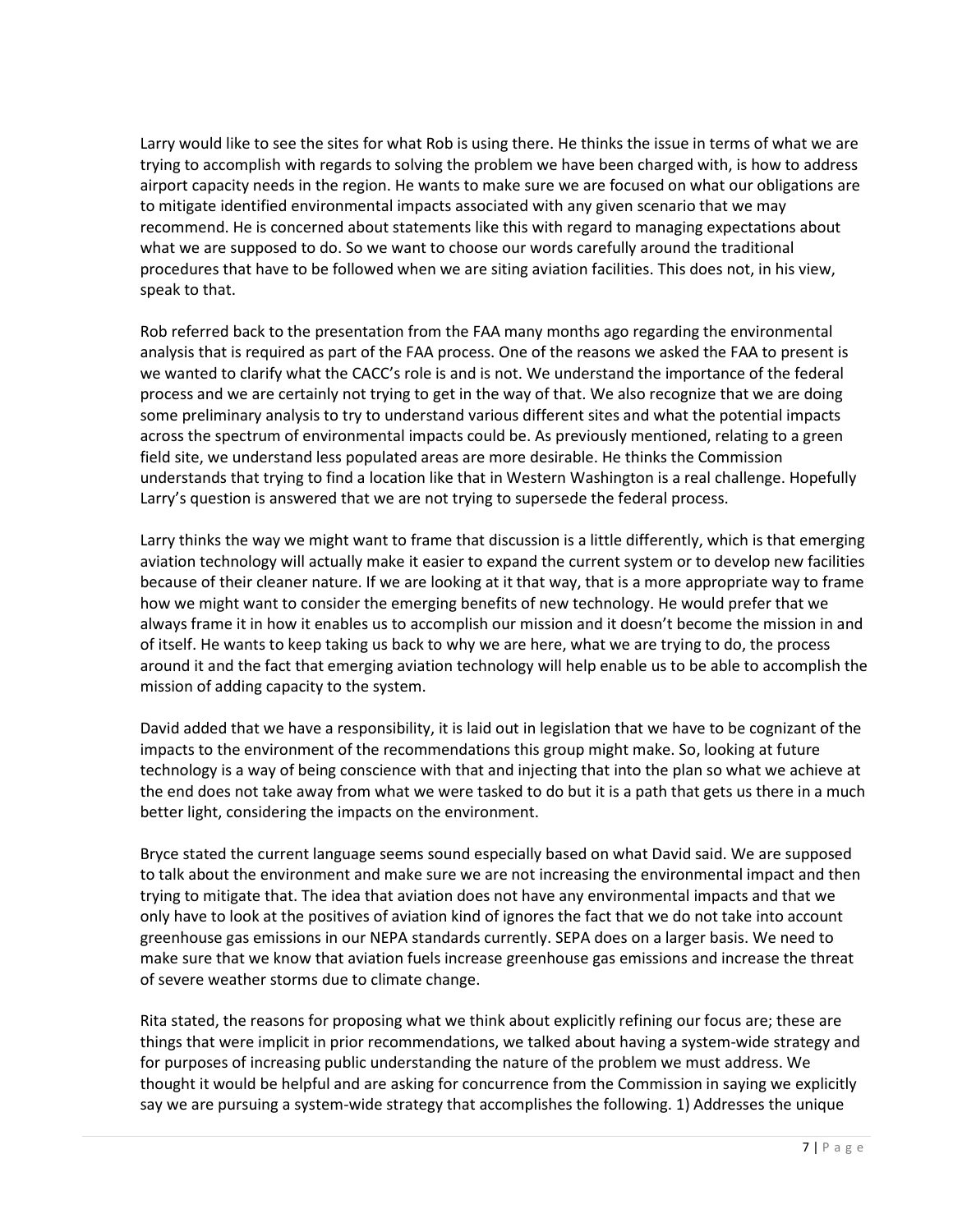requirements of air passenger, air cargo, and general aviation, 2) Requires environmental emissions and noise reduction/elimination strategies be included and addressed in each of the solutions for each of those modes to avoid disproportionate impacts, 3) Ensures equitable access to air transportation for underserved regions, and 4) the strategy would be developed with an eye towards enhancing economic opportunity for all, throughout Washington State.

Rita asked for input after her comments. The only comment was to clarify that our approach is for commercial aviation.

Rob discussed more information on how the process and the deliverables of the System Plan will inform the CACC.

Rita then presented some topics to refine our focus on how the state System Plan can inform the Commission. There was some discussion before David shared the next steps.

## **Next Steps**

David shared the next steps for the Commission and staff.

- Address the recommendations Steve Edmiston made today
- Conduct the open house and collect feedback
- Contract a consultant for the 2022 Washington Aviation System Plan Update
- Work with the System Plan consultant to focus on potential siting options and environmental sustainability opportunities
- Prepare for a social equity and environmental justice webinar and CACC meeting of 11 October

## **Round Robin**

- Steve thanked all the members for allowing him to share his information and the robust discussion.
- Representative Orwall thanked David and his staff for the work and to organize these meetings. She appreciates the dialogue and thanks everyone in attendance.
- Representative Dent appreciates all the work David and his staff do. He also thanks the entire group that is willing to serve on a volunteer basis on a commission like this. We have a heavy lift and it will take a while to sort all of this out. He also appreciates the dialogue and the willingness to share.
- David reiterated the point Representative Dent made; this is a long process. We have taken time to talk about a lot of issues, but he thinks these need to be well thought out, well-planned, and at the end of the day, we need to come up with recommendations that are executable, that people will latch onto, and legislators can move on those recommendations. He appreciates everyone's time.

## **Adjourned**

Approximately 1:10 p.m.

# **Addendum**

This addendum includes more of the information shared by Kris Johnson with Public Health Seattle and King County (PHSKC), and Elena Austin with the University of Washington, Seattle. With additional information from Steve Edmiston's perspective.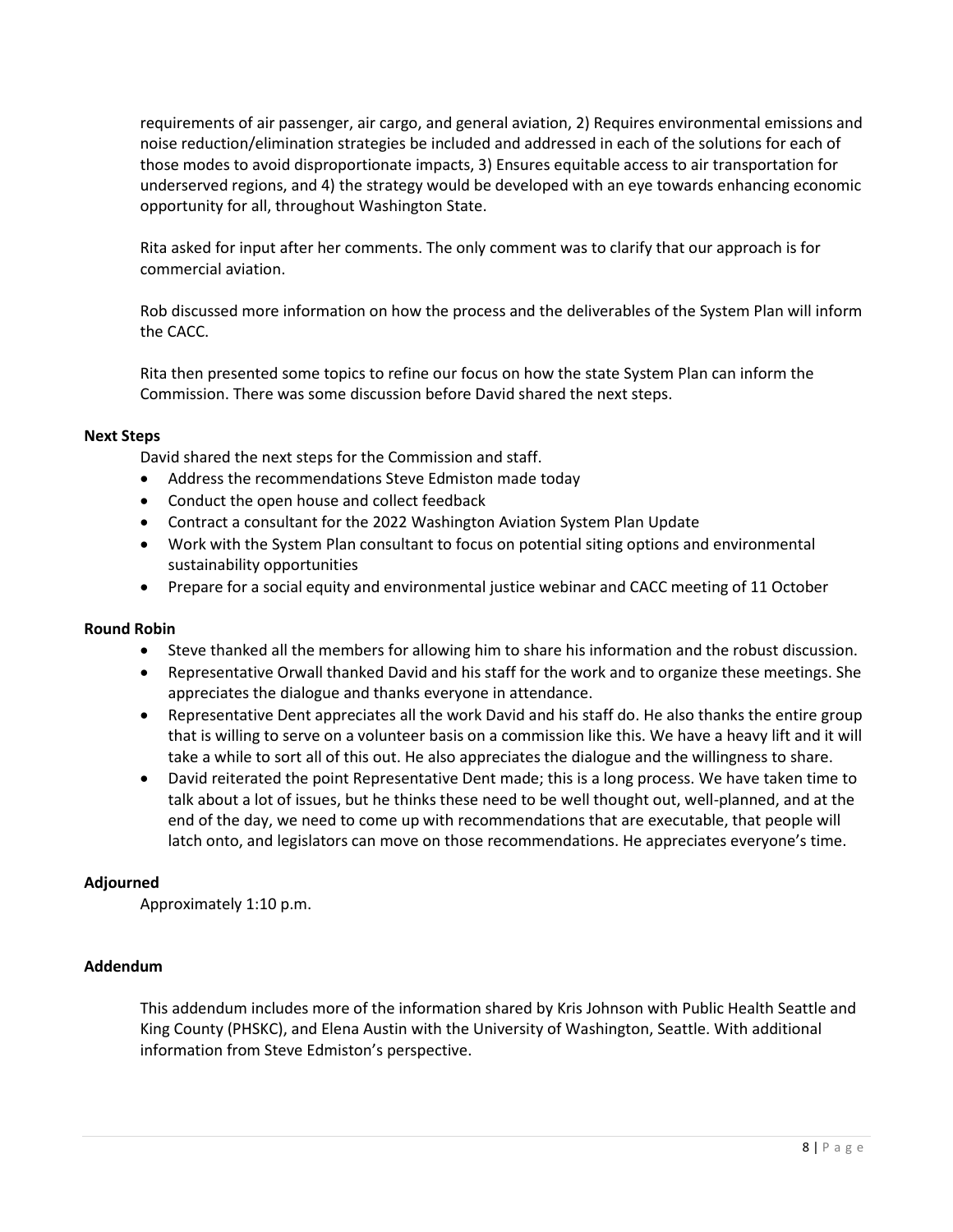Kris commented that both studies were part of a state legislative proviso in different bills. The proviso asked Public Health and King County for a comprehensive literature review and community health needs assessment, and community health profile using existing data resources. Then, what recommendations for next steps based on this information. The community health profiles were areas within one mile of Sea-Tac airport, one to five miles, and five to 10 miles. These radii are based on studies that others have done. The comprehensive literature review used standards and strengths of evidence criteria borrowed from the Environmental Protection Agency (EPA). The health outcome cannot be linked in a causal way to the effects of air pollution that came out of the literature review. This is a descriptive study.

While King County's population is approximately 40 percent people of color, the majority of several communities live within 10 miles of the airport (airport communities). Over 70 percent of Native Hawaiian/Pacific Islander and Black/African American live within 10 miles of the airport and over 50 percent Hispanic residents of King County also live within 10 miles of the airport. A larger proportion of immigrants live within the airport communities compared to the rest of King County.

From the community health profile, compared to the rest of the county, it showed people in airport communities face disparities in health, health risk factors, and resources and are more vulnerable and more likely to be exposed to air and noise pollution. For some measures, health outcomes worsened with proximity to the airport and included hospitalization rates for heart disease, rate of death from all causes, rate of death from heart disease, and life expectancy was two to five years lower.

The comprehensive literature review looked at existing evidence. A lot of it had a starting place of assessments being conducted per pollutant by the EPA. Public Health Seattle conducted a strength of evidence analyses based on the EPA standards. So, when there is discussion around causal or likelycausal relationship between a pollutant and a health outcome, they are talking about multiple studies and a high level of evidence that controlled for potential other causes. The literature shows significant evidence of causal or likely-causal relationship between noise pollution and hypertension and heart disease among adults, and poor school performance among children. There is some suggestive evidence of a link between noise pollution and memory retention in adults. Air pollutants tied to airport operations include the particulate matter of different sizes, ozone and black carbon, carbon monoxide, and Sulphur oxides. Exposure to these pollutants are linked to respiratory problems, cardiovascular issues, nervous system issues, metabolic issues, and reproductive health concerns. The literature review showed that we need to know more about these exposures.

Elana shared the results from the MOV-UP study which was to study the implications of air traffic at Sea-Tac airport, assess the concentrations of ultrafine particulate matter (UFP) in areas surrounding and directly impacted by air traffic (10-mile radius), distinguish between and compare concentrations of aircraft-related and other sources of UFP, and coordinate with local governments, share results and solicit feedback from the community.

Ultrafine particles are currently unregulated by the EPA in terms of their emissions and community air concentration levels but are potentially important in determining health outcomes. Health effects are more uncertain compared to PM<sub>2.5</sub>, which is currently regulated by the EPA, and UFP are associated with neurological and birth outcomes. Sources include diesel combustion, wood smoke and photochemical processes. UFP are variable over spatial and temporal distribution. Important characteristics of UFP are they have a larger surface area, relative to their size; they are small enough to enter the bloodstream, cross the placenta, and cross the blood-brain barrier; they have very little mass; and they are measured differently than  $PM_{2.5}$  (UFP is counted vs mass for  $PM_{2.5}$ ).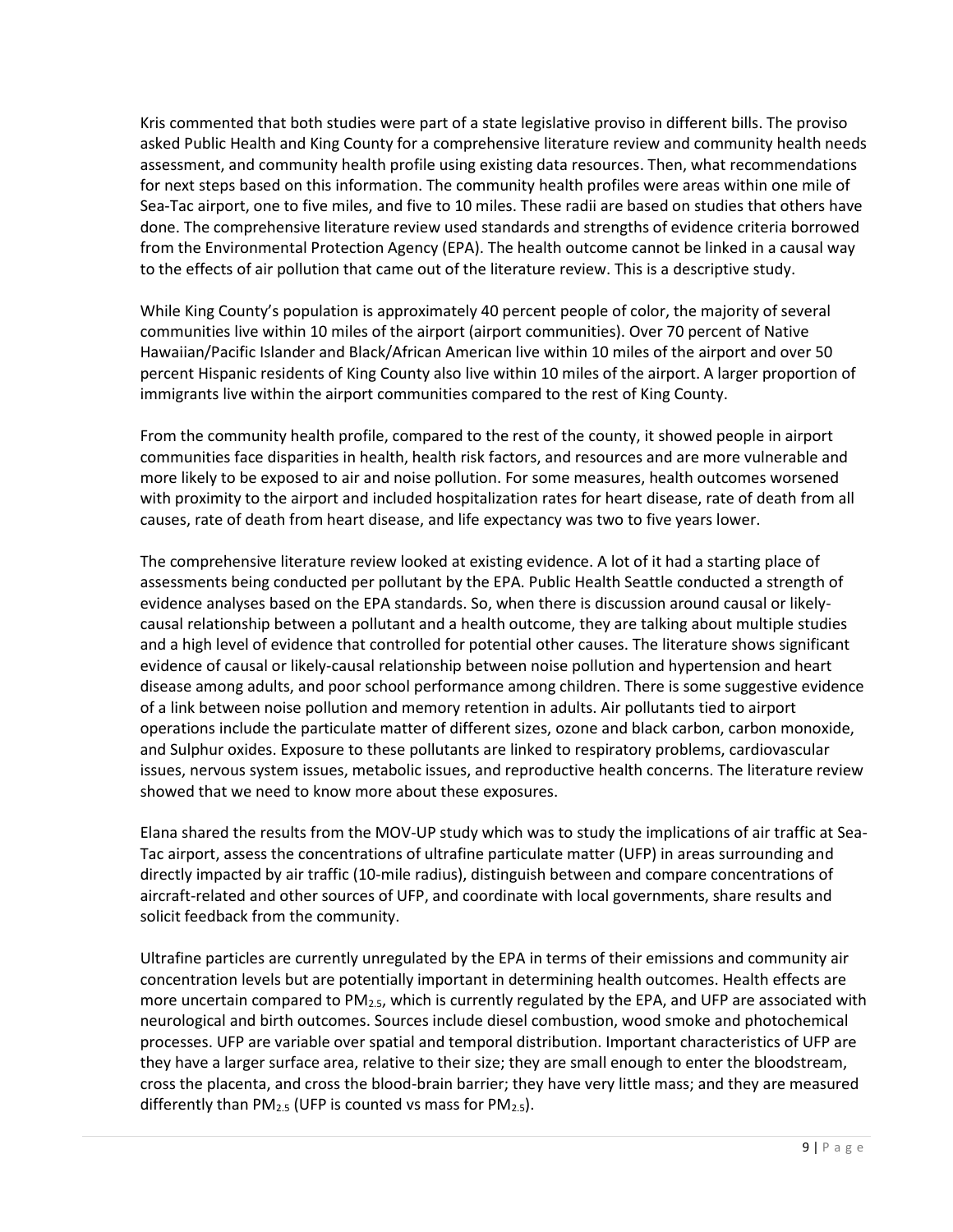The MOV-UP study equipped a car with high quality air sampling instruments for mobile monitoring which was conducted for a year over 2018-2019. The main results from this study identified two features in the UFP being sampled; roadway and ultra-ultrafine. High values were found on the roadway feature and positively correlated with black carbon and high total particle number concentration. The roadway feature median diameter from the Nanoscan was approximately 30 nanometers. The second feature identified was the ultra-ultrafine particle feature which was not correlated with traffic roadways or black carbon. They were positively correlated with ultra-ultrafine particles and the median diameter from the Nanoscan was approximately 15 nanometers.

They did additional analyses to identify the association between the ultra-ultrafine feature and aircraft traffic. They found the ultrafine feature was associated with landing aircraft and have higher emissions of particles per kilogram of jet fuel burned as compared to the emissions of ultrafine particles as seen on the roadway per kilogram of diesel fuel burned. Their main conclusions were, the ultrafine particles are emitted from both traffic and aircraft sources and the total concentration of UFP (diameter between 10 – 1000 nm) did not distinguish between roadway and aircraft features. The spatial impact of traffic and aircraft UFP emissions can be separated using a combination of mobile monitoring and standard statistical methods. There are key differences in the particle size distribution and the black carbon concentration for roadway and aircraft features. Fixed site monitoring confirms that aircraft landing activity is associated with a large fraction of particles between 10-20 nm. (MOV-UP Project Website [https://deohs.washington.edu/mov-up\)](https://deohs.washington.edu/mov-up).

Emerging research includes a systematic literature review of air quality in close proximity to airports [\(https://www.sciencedirect.com/science/article/pii/S2590252021000118?via%3Dihub\)](https://www.sciencedirect.com/science/article/pii/S2590252021000118?via%3Dihub); association of aircraft UFP and preterm birth at LAX (https://ehp.niehs.nih.gov/doi/10.1289/EHP5732); association of aircraft UFP and risk of malignant brain cancer at LAX (https://cancerres.aacrjournals.org/content/81/16/4360).

Steve commented that he is one of two voting commissioners appointed to represent the interest of the citizens of Washington State. As such, he is assigned to represent the public interest in the communities that are included in the Commission's site research and understand the impacts of a large commercial aviation facility on a community.

Steve shared that the CACC's guiding principles direct us to use the learnings from the above public health report [along with other published information] in siting a new airport. We are seeking the greater good, we are not here to benefit a specific group, we are here to ensure social equity, and ensure our needs today will not jeopardize the ability of future generations to meet their needs. We are here to ensure underrepresented individuals have a voice.

Steve believes this PHSKC report is critical information for communities we consider for siting a large commercial aviation facility moving forward. This report matters for communities being considered because people face significant disparities in health, resources, and other risk factors. Airport communities have deaths from cancer between 1.1 and 1.4 times higher than expected, heart disease deaths were between 1.3 and 2.3 times higher, and stroke deaths were between 1.4 and 1.9 times higher than expected. The closer you are to the airport, the higher the number of excess deaths associated with these causes. He wants the Commission, when promoting the economic needs and benefits of an airport to a community, have a real vision/plan/intent to fully address the public health consequences.